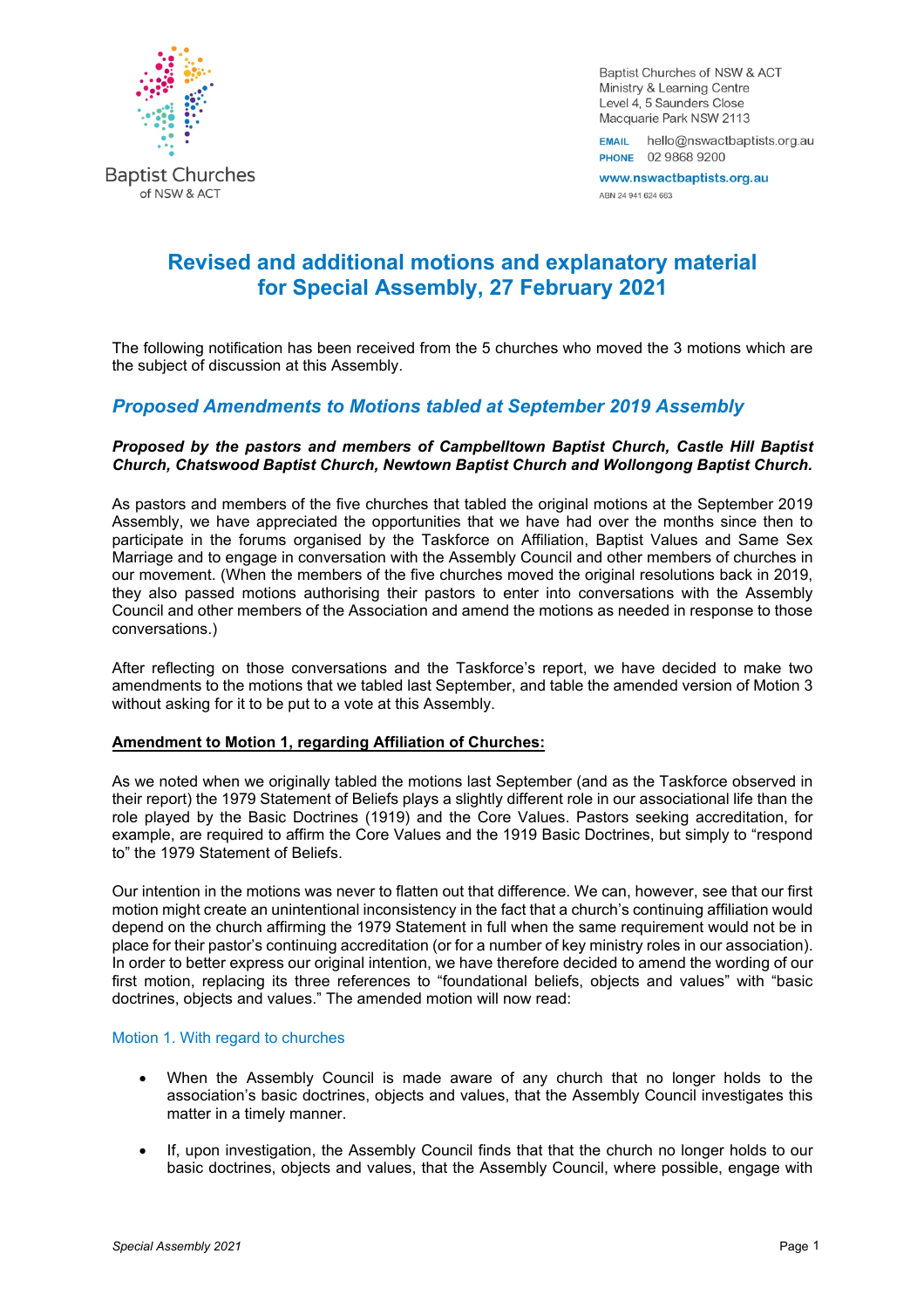the church and its leadership to encourage and urge the church to reconsider their position and affirm the beliefs and core values of the Association.

• If, after a further period of three months from the conclusion of the investigation, the church continues to reject our basic doctrines, objects and values, the Assembly Council is to begin the process of withdrawal of affiliation in accordance with section 17.5 (a) of the constitution. The name of the church should be brought to the soonest possible assembly.

# **Amendment to Motion 3, regarding the Property Trust:**

Since moving the original motions we have been informed by the Honorary Legal Advisor of the Association that in his opinion the question of whether a church is or is not affiliated with the Baptist Association does not, in and of itself, determine the church's standing under the Property Trust Act. In light of that advice and at the request of the Assembly Council, we are happy to leave Motion 3 on the table and for it not to be put to the vote at this Assembly.

The version of Motion 3 which we will table at this Assembly (without asking for it to be put to the vote on this occasion) is slightly amended from the version which we originally tabled at the Assembly in September 2019. The original wording of Motion 3 ran the risk of conveying the implication that Assembly Council would be asked to amend the Property Trust Act under its authority, without reference to the NSW Parliament. This was not, of course, our intention, and the amended wording of the motion removes that problem.

The wording of the amended motion will be as follows:

# Motion 3. With regard to the property held under the Property Trust

That the Assembly affirm in principle that churches ceasing to be affiliated with the Association should continue to have occupation and use of their property, as long as they continue to uphold the basic doctrines set out in the Baptist Union of NSW Incorporation Act and continue to exist as a congregation of at least 10 members meeting together for the public worship of God according to the usages of the Baptist denomination.

We would still be keen to see the larger overhaul of the Property Trust Act that is planned in the next few years include consideration of any changes that may be necessary to remove any residual uncertainty that may remain on this issue.

*Campbelltown Baptist Church* 

*Castle Hill Baptist Church*

*Chatswood Baptist Church* 

*Newtown Baptist Church*

*Wollongong Baptist Church*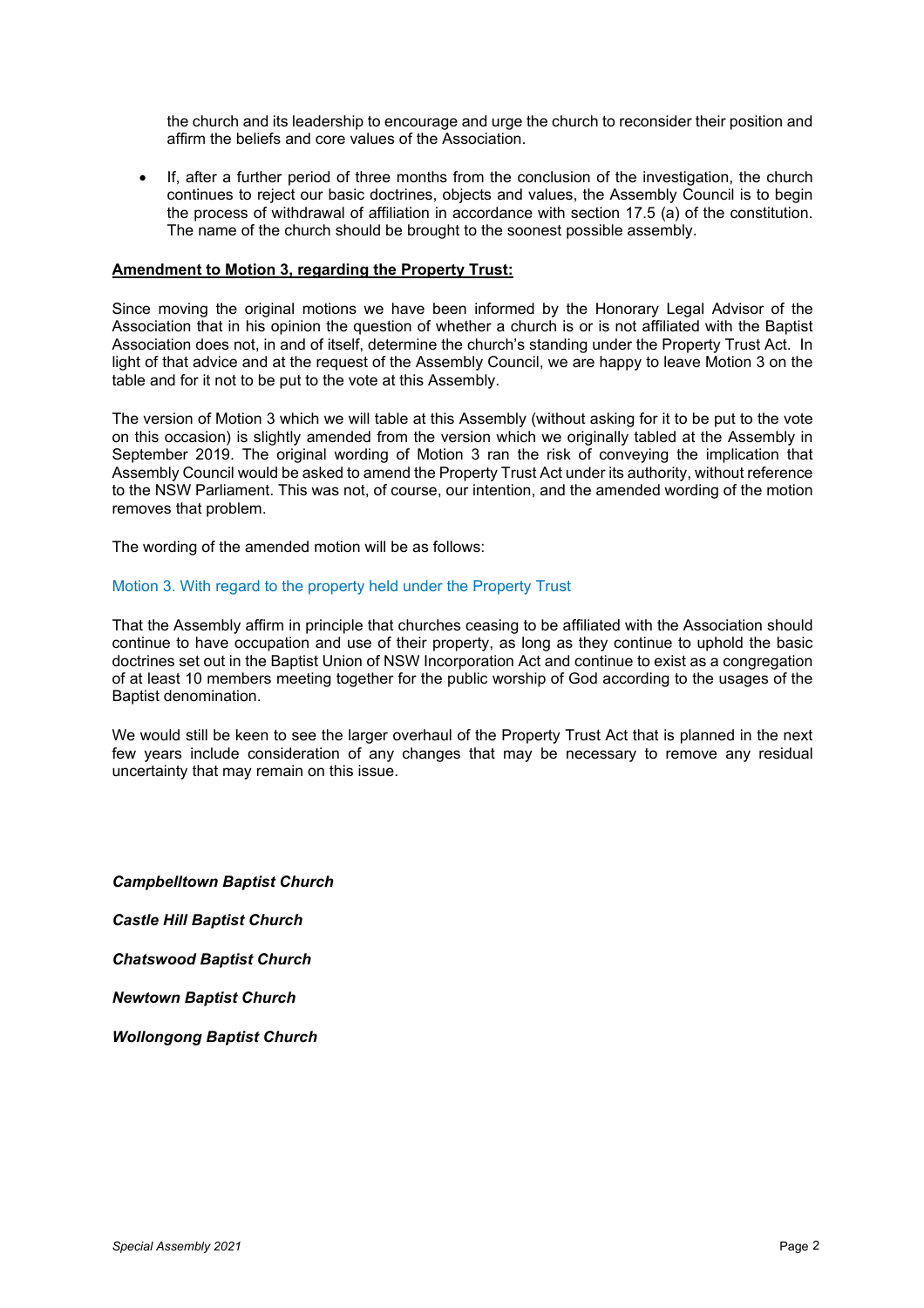# *Comment and Notice of Motions from Assembly Council*

In light of the motions (in their amended forms) being brought by the 5 churches noted above, Assembly Council has prayerfully considered what comment and response it feels led to bring to Assembly as we continue to progress discussion on these matters.

Assembly Council recognises that churches and individuals grapple with issues in a variety of ways. We also acknowledge that all churches and pastors will live out beliefs and values imperfectly. Assembly Council believes that we do not want to develop a culture within the Association that creates fear around grappling with issues that challenge us in ministry. We also recognise that different churches will necessarily live out faithfulness to our beliefs and values in ways consistent with their mission and ministry context.

Council is cognisant of the fact that if passed, putting these motions into practice, as required, would be its responsibility. Therefore, the Council is placing before Assembly two further motions, which relate specifically to the Motions 1 and 2 brought by the 5 churches. The purpose of these additional motions is to make it clear that what would trigger the intervention of Assembly Council would be a clear and public position by a church or pastor that stands in contravention of our beliefs or values, as distinct from hearsay or presumption.

These motions are:

#### Motion 1:

• A church will be taken to no longer hold to the Association's foundational beliefs, objects or values when this is evidenced by that church's public stance and/or teaching, where such public stance or teaching is by its own admission its clear and settled position.

#### Motion 2:

• An Accredited or Recognised Pastor will be taken to no longer hold to the Association's foundational beliefs, objects or values when this is evidenced by that Pastor's public stance and/or teaching, where such public stance or teaching is by their own admission their clear and settled position.

Assembly Council